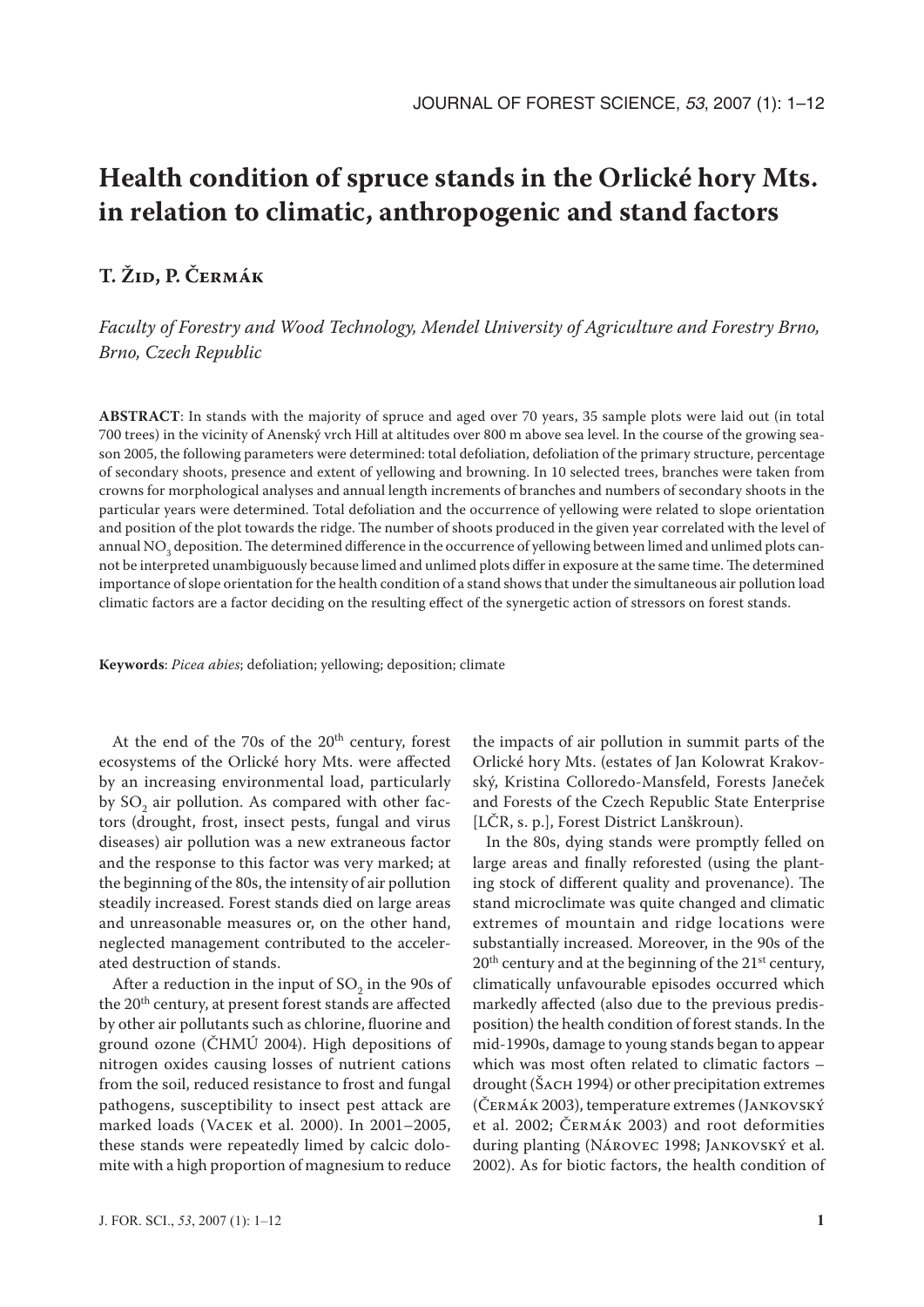|  | Table 1. Basic parameters of monitoring - mean values from sample plots |  |  |  |
|--|-------------------------------------------------------------------------|--|--|--|
|--|-------------------------------------------------------------------------|--|--|--|

|              | Plot       |       | Total defoliation     |           | Defoliation of primary<br>structure |       | % of secondary shoots |          | Degree of<br>transformation |  |
|--------------|------------|-------|-----------------------|-----------|-------------------------------------|-------|-----------------------|----------|-----------------------------|--|
| No.          | Stand      | mean  | standard<br>deviation | mean      | standard<br>deviation               | mean  | standard<br>deviation | mean     | standard<br>deviation       |  |
| $\mathbf{1}$ | 327B8      | 30.25 | 12.62                 | 42.25     | 13.03                               | 17.75 | 12.19                 | 0.45     | 0.51                        |  |
| $\sqrt{2}$   | 326D8a     | 28.00 | 11.52                 | 34.50     | 12.97                               | 8.75  | 7.23                  | 0.20     | 0.41                        |  |
| 3            | 327D8      | 34.50 | 9.99                  | 46.50     | 10.01                               | 18.75 | 9.16                  | 0.55     | 0.51                        |  |
| 4            | 327D12     | 47.00 | 11.29                 | 61.50     | 8.13                                | 24.75 | 13.33                 | 0.95     | 0.51                        |  |
| 5            | 326D14     | 36.00 | 9.95                  | 49.00     | 9.40                                | 21.00 | 9.68                  | 0.70     | 0.47                        |  |
| 6            | 46C8       | 42.50 | 10.70                 | 57.00     | 9.09                                | 24.00 | 14.65                 | 0.85     | 0.59                        |  |
| 7            | 46B8       | 35.50 | 6.86                  | 48.25     | 6.93                                | 20.50 | 8.87                  | 0.65     | 0.49                        |  |
| 8            | 47D8/1v    | 41.00 | 12.10                 | 51.75     | 9.36                                | 16.50 | 9.75                  | 0.55     | 0.51                        |  |
| 9            | 48B9       | 40.50 | 8.26                  | 64.25     | 8.47                                | 38.50 | 14.96                 | 1.10     | 0.45                        |  |
| 10           | 49A9       | 43.75 | 6.26                  | 70.50     | 6.05                                | 46.75 | 12.17                 | 1.35     | 0.49                        |  |
| 11           | 51C9       | 42.00 | 12.81                 | 65.00     | 9.73                                | 37.00 | 17.58                 | 1.15     | 0.59                        |  |
| 12           | 59A9       | 45.25 | 10.45                 | 70.50     | 7.24                                | 45.25 | 12.62                 | 1.25     | 0.44                        |  |
| 13           | 61C7       | 41.50 | 7.45                  | 62.50     | 8.03                                | 35.00 | 13.95                 | 1.05     | 0.39                        |  |
| 14           | 61B8       | 38.25 | 10.17                 | 66.00     | 8.37                                | 43.00 | 16.25                 | 1.35     | 0.49                        |  |
| 15           | 60C14      | 48.50 | 11.82                 | 74.50     | 6.05                                | 50.00 | 10.26                 | 1.35     | 0.49                        |  |
| 16           | 61D13      | 49.75 | 10.32                 | 75.50     | 4.84                                | 50.00 | 10.13                 | 1.35     | 0.49                        |  |
| 17           | 63C8       | 41.00 | 9.40                  | 72.75     | 8.66                                | 54.50 | 12.66                 | 1.45     | 0.51                        |  |
| 18           | 69A10      | 36.25 | 7.41                  | 70.25     | 6.97                                | 52.50 | 13.81                 | 1.45     | 0.51                        |  |
| 19           | 326A8a     | 37.75 | 9.24                  | 64.50     | 7.24                                | 42.75 | 8.35                  | 1.05     | 0.22                        |  |
| 20           | 325B10     | 44.00 | 8.05                  | 81.00     | 6.61                                | 65.50 | 9.58                  | 1.90     | 0.45                        |  |
| 21           | 328D10     | 41.50 | 6.90                  | 72.75     | 7.86                                | 53.25 | 11.15                 | 1.40     | 0.50                        |  |
| 22           | 328B11/1b  | 40.75 | 11.50                 | 71.50     | 11.60                               | 53.25 | 14.17                 | 1.45     | 0.60                        |  |
| 23           | 324D9      | 37.75 | 4.99                  | 68.00     | 5.23                                | 49.00 | 7.00                  | 1.20     | 0.41                        |  |
| 24           | 45E10      | 35.25 | 7.34                  | 69.00     | 7.36                                | 52.25 | 8.35                  | 1.45     | 0.51                        |  |
| 25           | 45B9       | 33.25 | 7.99                  | 66.75     | 8.78                                | 50.75 | 8.93                  | 1.30     | 0.47                        |  |
| 26           | 424A8      | 33.50 | 6.30                  | 67.50     | 5.74                                | 50.75 | 6.93                  | $1.35\,$ | 0.49                        |  |
| 27           | 428A11     | 33.25 | 7.12                  | 73.25     | 5.20                                | 59.50 | 6.47                  | 1.75     | $0.44\,$                    |  |
| 28           | 427B9      | 48.25 | 15.33                 | 82.50     | 9.53                                | 69.50 | 13.27                 | $2.15\,$ | 0.59                        |  |
| 29           | 433A12a/1c | 41.50 | 9.47                  | 78.25     | 8.32                                | 64.75 | 9.52                  | 1.90     | 0.31                        |  |
| 30           | 42F12      | 38.25 | 5.68                  | 75.25     | $5.25\,$                            | 60.00 | 5.13                  | $1.85\,$ | $0.37\,$                    |  |
| 31           | 41B10      | 33.50 | 5.64                  | $71.50\,$ | 6.09                                | 58.00 | 6.96                  | 1.70     | $0.47\,$                    |  |
| 32           | 39C12      | 34.50 | 5.36                  | 74.75     | 5.73                                | 62.25 | 5.73                  | 1.90     | 0.31                        |  |
| 33           | 28B10      | 35.50 | 6.86                  | 69.25     | 7.12                                | 54.00 | 9.40                  | 1.55     | 0.60                        |  |
| 34           | 40A8       | 33.75 | 7.05                  | 68.50     | 6.30                                | 53.75 | 6.66                  | 1.40     | 0.50                        |  |
| 35           | 70B8/1v    | 36.50 | 4.01                  | 67.75     | 5.25                                | 50.00 | 7.07                  | 1.30     | 0.47                        |  |
| Mean         |            | 38.86 |                       | 65.84     |                                     | 44.39 |                       | 1.27     |                             |  |

young stands was discussed particularly with respect to the occurrence of the fungus *Ascocalyx abietina*  (Lagerb.) Schläpfer-Bernhard (Nárovec 1998, 2001). However, the *Ascocalyx* evidently played the

role of an initiatory stressor in the decline of young stands, and it was not either mortality or predisposition stressor (Jankovský et al. 2002). At the end of the 90s, non-specific decline (particularly yellowing)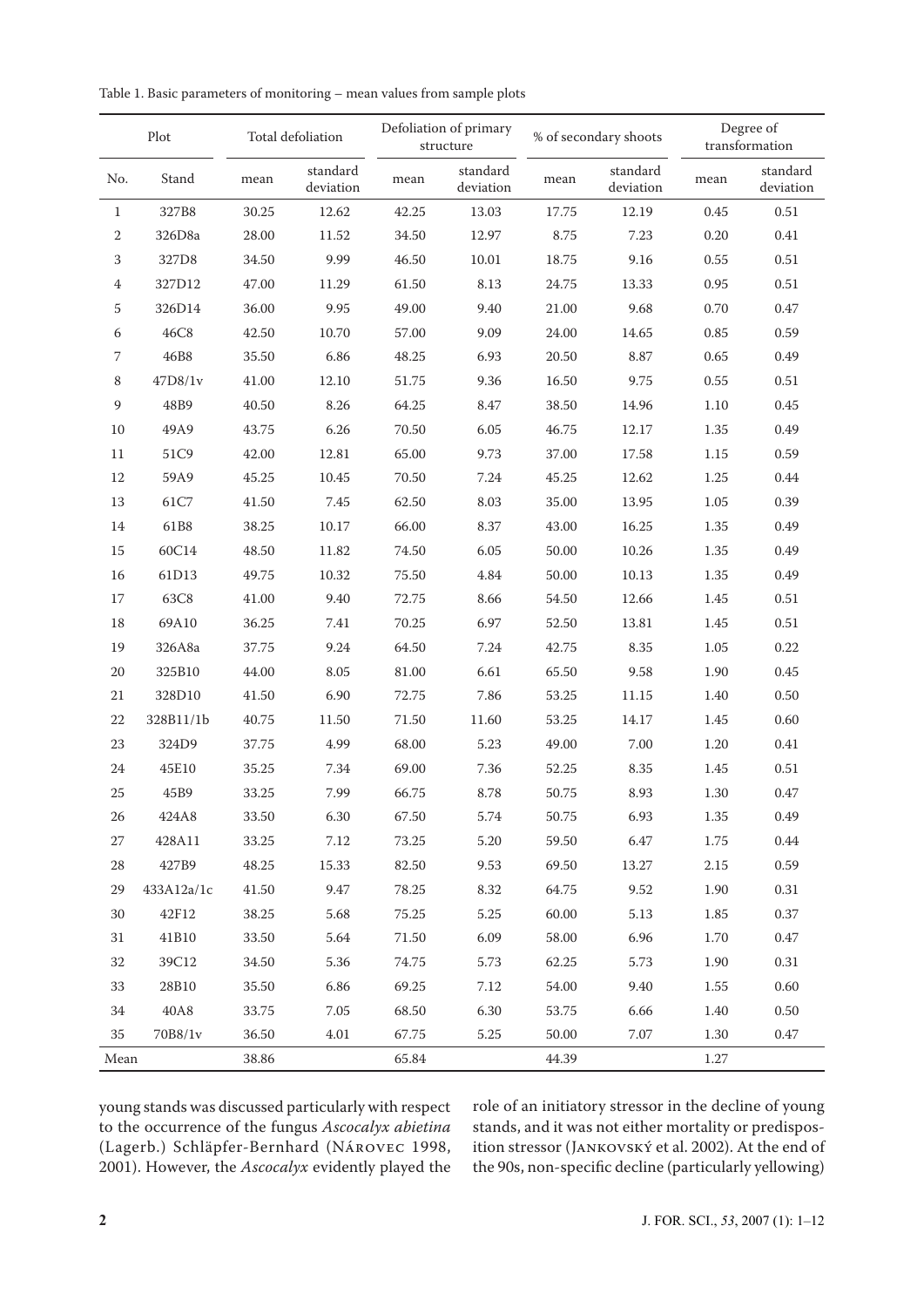occurred also in older stands. In these stands, above all the deficiency of basic cations was mentioned in connection with high depositions of nitrogen (Šrámek et al. 2000).

The aim of the paper was to determine the general health condition of mature (aged 73–141 years) stands of Norway spruce (*Picea abies* [L.] Karst.) in the vicinity of Anenský vrch Hill, Rychnov nad Kněžnou Forest District, Forests of the Czech Republic, and in two forest districts, viz. Říčky and Černá voda – Kolowratské lesy Forests in Rychnov nad Kněžnou. Possible abiotic, biotic and anthropogenic factors affecting the present health condition of stands were sought.

#### **MATERIAL AND METHODS**

In selected stands with the majority of spruce aged over 70 years occurring at altitudes above 800 m above sea level, 35 sample plots were laid out in the course of the growing season 2005. In the representative number of trees – 20 trees on each plot (700 trees in total), basic habitual characteristics according to CUDLÍN et al. (2001) were evaluated by means of field-glasses. The growth habit of a tree was described: social position, type of branching, type of tree top, crown form, the occurrence of stem, crown and top breaks. The crown of tree was visually divided into three parts: upper juvenile part, central production part and lower saturation part. In the juvenile part, its form was evaluated (according to the modified method of LESINSKI and LANDMAN 1995), in the production part, total defoliation, defoliation of the primary structure, percentage of

secondary shoots and types of damage (CUDLÍN et al. 2001) (see Table 1). Subsequently, discoloration was assessed, i.e. yellowing and browning, as the percentage of the total volume of assimilatory tissues with the presence of discoloration (in an interval of 5%).

On ten plots, one sample tree branch was taken from the upper part of the crown production section for the morphological analysis of the branching structure transformation (according to CUDLÍN et al. 2001). In branches, the following parameters were subsequently determined: the length of the particular annual sections of a branch and the number of secondary shoots in the particular annual sections of the branch. Based on these characteristics, curves were constructed depicting trends of the annual length increment of branches and of the number of secondary shoots in particular years. Mean annual increments and numbers of secondary shoots were compared with climatic and deposition trends. Climatic data from the Czech Hydrometeorological Institute (ČHMÚ) in Rokytnice in the Orlické hory Mts. were used. To outline the deposition load of the studied area, we used data on the mean monthly content of  $NO_3$  and  $SO_4$  in throughfall (mg/l), mean monthly values of  $NO<sub>3</sub>$  and  $SO<sub>4</sub>$  (kg/ha) depositions in the soil under the stand and mean monthly pH values of throughfall – all measured in the U Dvou louček experimental watershed (a plot of the Forestry and Game Management Research Institute, Opočno Research Station), which is situated in the centre of the studied area.

The relationships between climatic parameters and depositions on the one hand and mean numbers of

45

66

40



 $37\frac{1}{35}$   $40\frac{1}{39}$   $39$ 

72 72

 $\frac{53}{2}$  54

Fig. 1. Mean values of defoliation and of the percentage of secondary shoots according to the stand age

59

40

(%)

50 60

70 80

35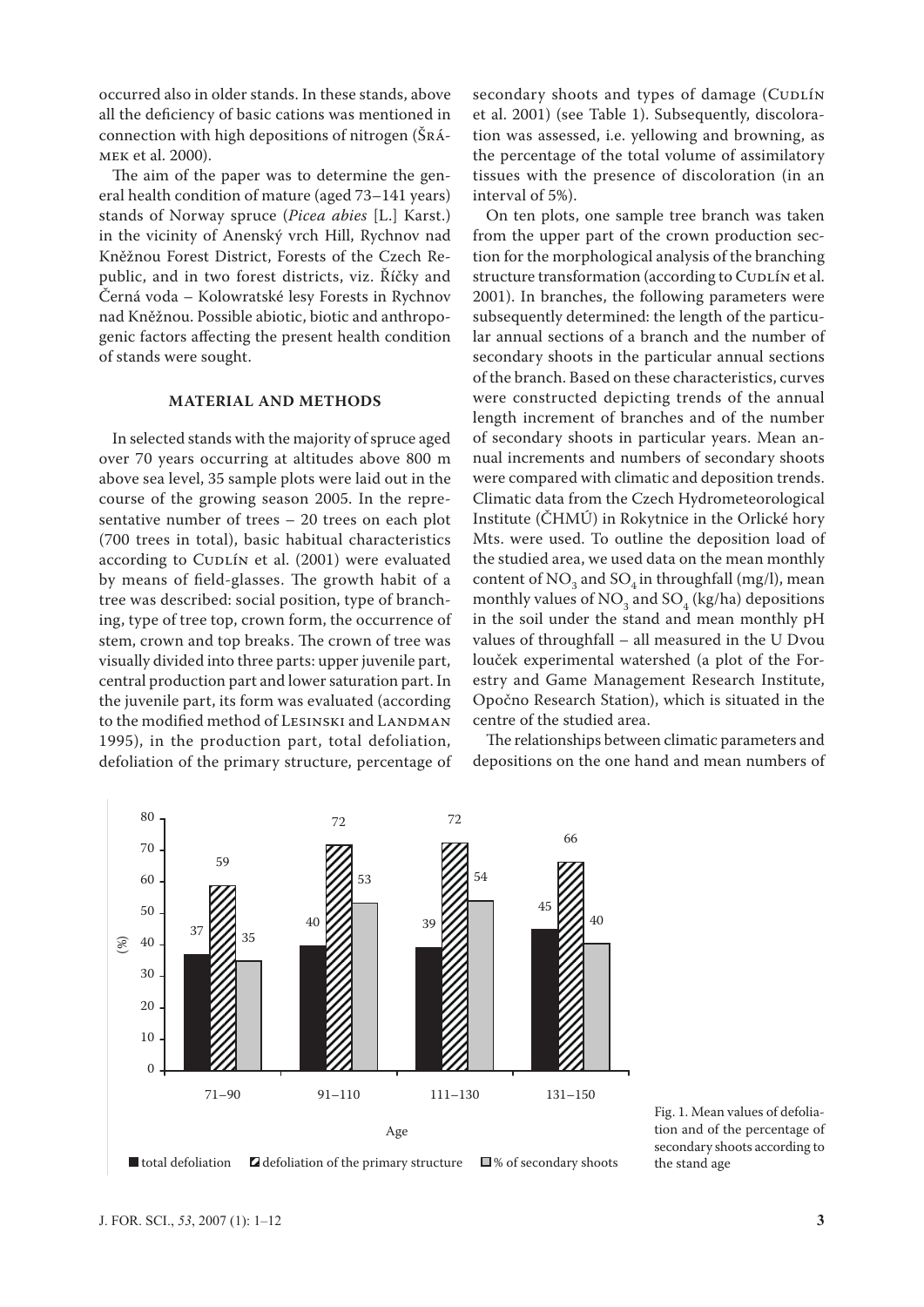secondary shoots and length increments of sample tree branches on the other hand was tested using correlation analysis; the response delay by 1 year was also taken into account. Resulting correlation coefficients were tested by the pair test of significance  $-t_R = [R \times (n-2)^{1/2}]/[(1 - R^2)^{1/2}]$ ;  $|t_R| > t_{0.05; n-2}$ .

#### **RESULTS AND DISCUSSION**

#### **Total defoliation, defoliation of the primary structure, percentage of secondary shoots**

Mean values of basic habitual characteristics are given in Table 1. Considerable differences were found in the main studied parameters between the particular sample plots. The smallest differences were noted in total mean defoliation on the particular plots ranging from 28.00% (2) to 49.75% (16). The percentage of secondary shoots varied most markedly, namely from minimum 8.75% (2) to maximum 69.50% (28). Defoliation of the primary structure ranged from 34.50% (2) to 82.50% (28).

Within the evaluation of data relationships were determined between various stand and site factors (age, altitude, aspect, location in relation to the ridge, edaphic category, stocking, AHC, mean stem volume of spruce) and total defoliation, defoliation of the primary structure and percentage of secondary shoots. Only the following factors show significant effects on the values of basic characteristics: age (plots were divided into 4 age classes by 20 years), location in relation to the ridge, aspect and the mean stem volume of spruce (division into 4 categories) (see Figs. 1 to 3).

Total defoliation, defoliation of the primary structure and percentage of secondary shoots between

the age class of 71–90 years and 91–110 years increased, in the following class of 111–130 years they virtually stagnated, in the age class 131–150 years total defoliation further increased defoliation of the primary structure, the percentage of secondary shoots being lower than in the previous class (in the class of 131–150 years, however, only 3 plots were monitored) (see Fig. 1). In the primary structure defoliation, this decrease can be explained by selective intermediate felling.

Thanks to felling, trees with symptoms of decline mostly belonging to heavily exhausted trees with the high defoliation of primary structure were cut down from overmature stands of the fourth age class. The fall in the percentage of secondary shoots can be interpreted as a result of impaired adaptation and regeneration potential of these overmature spruce stands (trees are not able to replace lost shoots).

Increasing total defoliation with the age of trees is a logical result of senescence when the gradual exhaustion of adaptation capacity and lowering of the regeneration potential occur; nevertheless, this trend is commented in detail in a number of papers (e.g. GRUBER 1994; CUDLÍN et al. 1999).

Total defoliation was notably higher on plots of southern (on average 45.5%), southeastern (44.63%) and southwestern aspect (39.57%) as compared with the other plots and with the total average (38.86%). On plots situated west of the ridge, total defoliation was higher than on plots east of the ridge (Fig. 2).

These differences can be interpreted in several ways. The first possibility is that west of the ridge, synergistic effects of climatic and air pollution stress factors continue to act – the loss of assimilatory organs dominate over the regeneration. East of the summit parts of the ridge, effects of these stressors



Fig. 2. Mean values of defoliation and of the percentage of secondary shoots according to the position of the stand to the mountain ridge

Position of the mountain ridge

 $\blacksquare$  total defoliation  $\blacksquare$  defoliation of the primary structure  $\blacksquare$ % of secondary shoots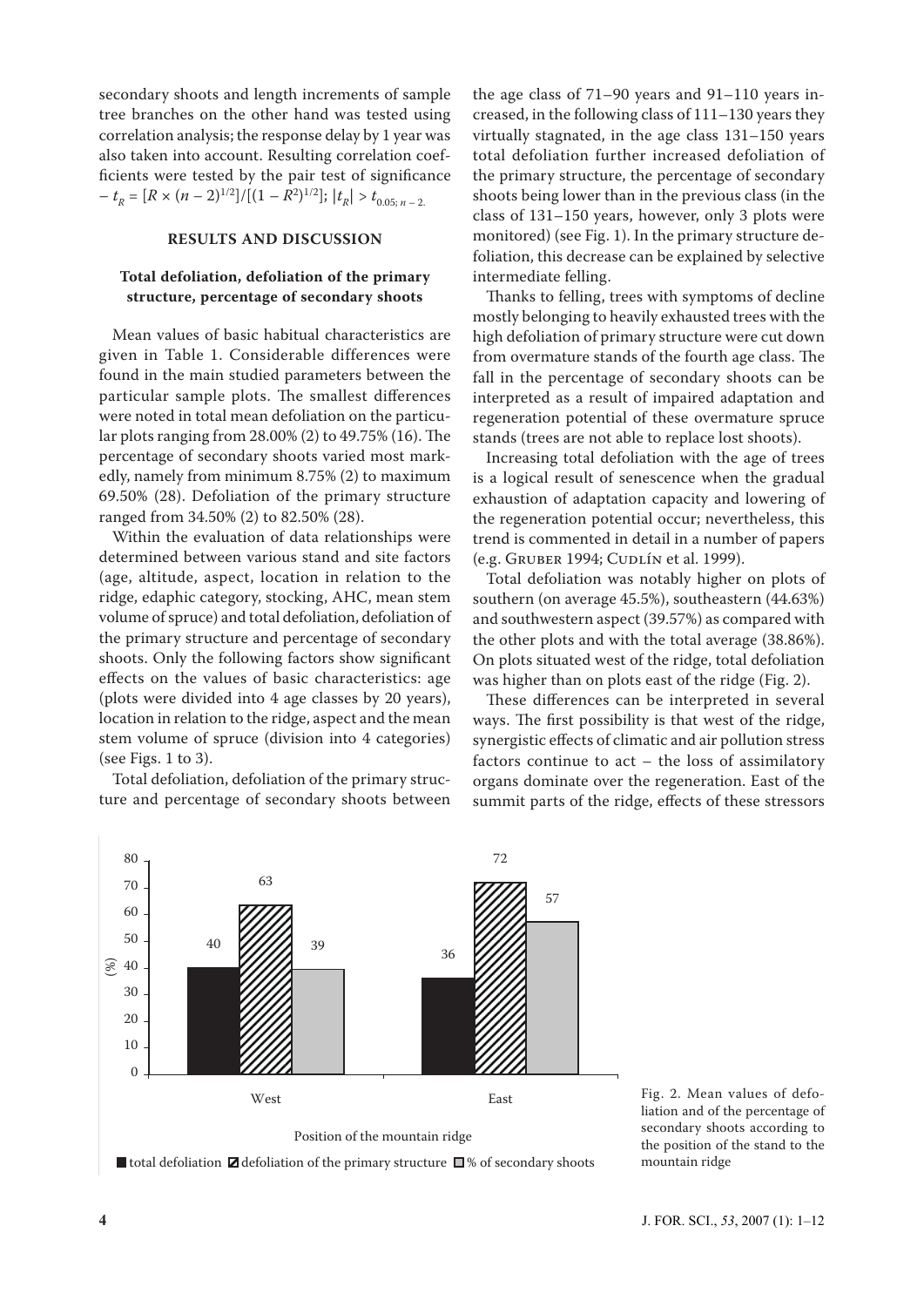

total defoliation  $\blacksquare$  defoliation of the primary structure  $\blacksquare$  % of secondary shoots

Fig. 3. Mean values of defoliation and the percentage of secondary shoots according to the stem volume

subside and stands already replaced the major part of the lost primary assimilatory tissues (57.08%) by secondary tissues. Another possibility is that at present, trees west of the ridge respond to marked yet short-term effects of stressors whereas trees east of the ridge are rather affected by long-term chronic stressors of lower intensity.

Different responses of trees on both sides of the ridge can indicate the effects of both anthropogenic (air pollution) and climatic stressors. With respect to determined differences in total defoliation on differently exposed plots, it is evident that the exposure climate plays an important role. Plots of SE, S and SW aspect are more insolated, summer temperature maxima reach higher values, drying of the stands is easier (particularly in open stands); in winter during the day, temperatures rise markedly above the freezing point being followed by night frosts; on southern and southwestern aspects, an increased load of ground ozone also occurs most frequently (ČHMÚ 2004). It is possible to suppose that also prevailing air circulation and its consequences will show marked effects.

Under SW circulation (together with NE circulation), higher concentrations of nitrogen oxides occur most frequently in the Orlické hory Mts. (ČHMÚ 2004); in summer, SW circulation results in the drying of stands. With respect to the ridge orientation, this circulation affects above all its western part. The high effect of air circulation is also demonstrated by greater damage to plots at the end of the ridge on SE, S and SW slopes of Anenský vrch Hill; mean total defoliation on plots 20, 21, 22, 28 and 29 is 44.55%, defoliation of the primary structure 77.2%, the percentage of secondary shoots 61.3% – all these values

notably exceed the mean of all plots in the studied area (Table 1).

On these plots, also SE circulation occurs. In this part of the Orlické hory Mts., it brings (similarly like SW circulation) higher concentrations of nitrogen oxides (ČHMÚ 2004). In summer, this circulation can result in the drying-up of thinned stands thanks to ascending warm currents conditioned by the topography of the U Dvou louček watershed  $(\check{C}$ ERNOHOUS 2000).

The increase of the characteristics with mean stem volume (Fig. 3) points to the indirect effect of age. It holds true on monitored plots that the older the trees, the larger the volumes.

Comparing the mean values of basic characteristics with plots monitored by the same method in the last years in the Krkonoše Mts. (CUDLÍN et al. 2001), in the Drahanská vrchovina Upland (Jankovský et al. 2004; Čermák et al. 2005) and in the Krušné hory Mts. (Čermák et al. 2006), it is possible to state that the values of total mean defoliation on the particular sample plots are on average higher than the values of other localities with the exception of the Krkonoše Mts. Defoliation of the primary structure, percentage of secondary shoots and the rate of transformation are below-average as compared with other evaluations. The determined values of total defoliation markedly exceed the mean values of defoliation found in spruce stands aged over 60 years within the monitoring of the  $1<sup>st</sup>$  level of the Forest Focus program network (BOHÁČOVÁ et al. 2004).

The value of total defoliation from the adjacent plot of the network (E190 – Luisino údolí) amounted to 31.40% in 2003, i.e. 7.46% less than the mean values of total defoliation from our measurements.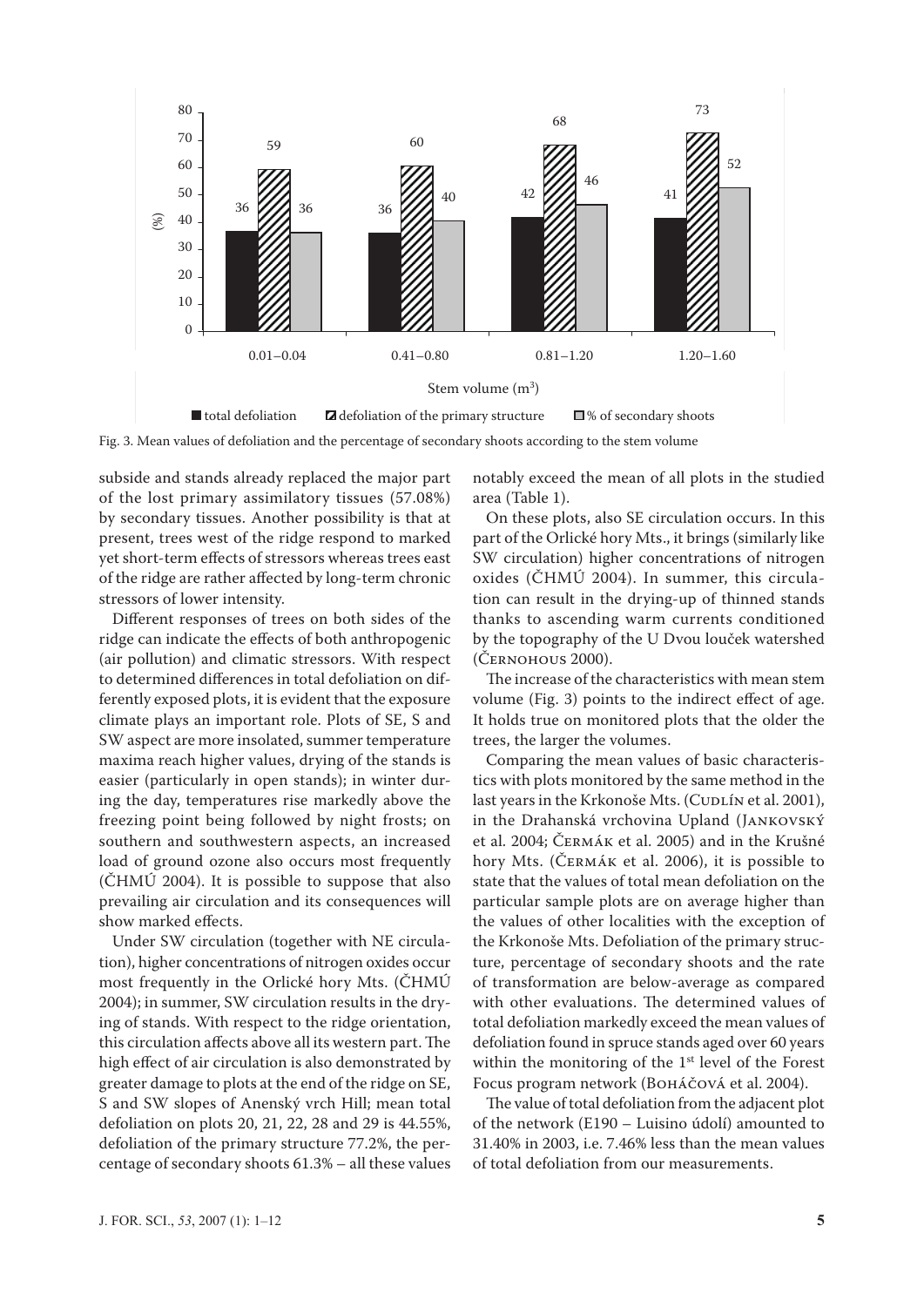|                | Plot       |                    |                                                              | Yellowing                                   |                      | Browning           |                                                              |                                             |                      |
|----------------|------------|--------------------|--------------------------------------------------------------|---------------------------------------------|----------------------|--------------------|--------------------------------------------------------------|---------------------------------------------|----------------------|
| No.            | Stand      | number of<br>trees | mean % of<br>the crown<br>(of trees<br>with its<br>presence) | mean % of<br>the crown<br>(of all<br>trees) | maximum<br>value (%) | number of<br>trees | mean % of<br>the crown<br>(of trees<br>with its<br>presence) | mean % of<br>the crown<br>(of all<br>trees) | maximum<br>value (%) |
| $\mathbf{1}$   | 327B8      | $\mathbf{3}$       | 7.00                                                         | 1.05                                        | 15                   | $\mathbf{1}$       | 1.00                                                         | 0.05                                        | $1\,$                |
| $\sqrt{2}$     | 326D8a     | $\boldsymbol{0}$   | 0.00                                                         | 0.00                                        | $\boldsymbol{0}$     | $\sqrt{2}$         | 7.50                                                         | 0.75                                        | 10                   |
| 3              | 327D8      | 5                  | 14.00                                                        | 3.50                                        | 20                   | 6                  | 18.33                                                        | 5.50                                        | 30                   |
| $\overline{4}$ | 327D12     | $\mathbf 1$        | 5.00                                                         | 0.25                                        | $\sqrt{5}$           | $\overline{4}$     | 8.75                                                         | 1.75                                        | 10                   |
| 5              | 326D14     | $\boldsymbol{0}$   | 0.00                                                         | 0.00                                        | $\boldsymbol{0}$     | 3                  | 15.00                                                        | 2.25                                        | 20                   |
| 6              | 46C8       | 4                  | 13.75                                                        | 2.75                                        | 20                   | 12                 | 16.67                                                        | 10.00                                       | 30                   |
| 7              | 46B8       | $\overline{2}$     | 5.00                                                         | 0.50                                        | 5                    | $\mathbf 5$        | 6.00                                                         | 1.50                                        | 10                   |
| 8              | 47D8/1v    | $\overline{0}$     | 0.00                                                         | 0.00                                        | $\boldsymbol{0}$     | 11                 | 9.09                                                         | 5.00                                        | 30                   |
| 9              | 48B9       | 1                  | 5.00                                                         | 0.25                                        | 5                    | $\sqrt{5}$         | 6.00                                                         | 1.50                                        | 10                   |
| 10             | 49A9       | 7                  | 12.14                                                        | 4.25                                        | 30                   | 14                 | 7.50                                                         | 5.25                                        | $10\,$               |
| 11             | 51C9       | $\boldsymbol{0}$   | 0.00                                                         | 0.00                                        | $\boldsymbol{0}$     | $\,4\,$            | 7.50                                                         | 1.50                                        | 10                   |
| 12             | 59A9       | 3                  | 13.33                                                        | 2.00                                        | 20                   | 3                  | 6.67                                                         | 1.00                                        | 10                   |
| 13             | 61C7       | $\overline{0}$     | 0.00                                                         | 0.00                                        | $\boldsymbol{0}$     | 6                  | 6.67                                                         | 2.00                                        | 10                   |
| 14             | 61B8       | $\mathbf{1}$       | 5.00                                                         | 0.25                                        | $\sqrt{5}$           | 6                  | 7.50                                                         | 2.25                                        | 10                   |
| 15             | 60C14      | 4                  | 5.00                                                         | 1.00                                        | 5                    | 7                  | 5.71                                                         | 2.00                                        | $10\,$               |
| 16             | 61D13      | 4                  | 6.25                                                         | 1.25                                        | 10                   | $\,3$              | 6.67                                                         | 1.00                                        | $10\,$               |
| 17             | 63C8       | $\overline{0}$     | 0.00                                                         | 0.00                                        | $\mathbf{0}$         | $\boldsymbol{0}$   | 0.00                                                         | 0.00                                        | $\mathbf{0}$         |
| 18             | 69A10      | 1                  | 5.00                                                         | 0.25                                        | 5                    | $\boldsymbol{0}$   | 0.00                                                         | 0.00                                        | $\mathbf{0}$         |
| 19             | 326A8a     | $\boldsymbol{0}$   | 0.00                                                         | $0.00\,$                                    | $\boldsymbol{0}$     | $\boldsymbol{0}$   | 0.00                                                         | 0.00                                        | $\boldsymbol{0}$     |
| 20             | 325B10     | 20                 | 21.25                                                        | 21.25                                       | 40                   | 17                 | 8.53                                                         | 7.25                                        | 20                   |
| 21             | 328D10     | 7                  | 9.29                                                         | 3.25                                        | 20                   | $\boldsymbol{0}$   | 0.00                                                         | 0.00                                        | $\mathbf{0}$         |
| 22             | 328B11/1b  | 8                  | 9.38                                                         | 3.75                                        | 20                   | $\boldsymbol{0}$   | 0.00                                                         | 0.00                                        | $\boldsymbol{0}$     |
| 23             | 324D9      | 2                  | 7.50                                                         | 0.75                                        | 10                   | $\boldsymbol{0}$   | 0.00                                                         | 0.00                                        | $\mathbf{0}$         |
| 24             | 45E10      | $\overline{0}$     | $0.00\,$                                                     | 0.00                                        | $\boldsymbol{0}$     | $\mathbf{1}$       | 5.00                                                         | 0.25                                        | 5                    |
| 25             | 45B9       | $\boldsymbol{0}$   | 0.00                                                         | 0.00                                        | $\boldsymbol{0}$     | 3                  | 8.33                                                         | 1.25                                        | 10                   |
| 26             | 424A8      | $\,1$              | $5.00\,$                                                     | $0.25\,$                                    | 5                    | $\boldsymbol{2}$   | 5.00                                                         | $0.50\,$                                    | $\sqrt{5}$           |
| 27             | 428A11     | 14                 | 11.79                                                        | 8.25                                        | 20                   | $\,8\,$            | 5.63                                                         | 2.25                                        | 10                   |
| $28\,$         | 427B9      | 18                 | 16.11                                                        | 14.50                                       | 30                   | 12                 | 6.25                                                         | 3.75                                        | 10                   |
| 29             | 433A12a/1c | 18                 | 16.11                                                        | 14.50                                       | 35                   | $12\,$             | 5.83                                                         | 3.50                                        | 10                   |
| $30\,$         | 42F12      | $\mathbf{1}$       | 10.00                                                        | 0.50                                        | $10\,$               | $\bf 4$            | 5.00                                                         | $1.00\,$                                    | $\sqrt{5}$           |
| 31             | 41B10      | $\boldsymbol{0}$   | $0.00\,$                                                     | 0.00                                        | $\boldsymbol{0}$     | $\mathbf{1}$       | 5.00                                                         | 0.25                                        | 5                    |
| 32             | 39C12      | 0                  | $0.00\,$                                                     | 0.00                                        | $\boldsymbol{0}$     | $\boldsymbol{0}$   | 0.00                                                         | 0.00                                        | $\boldsymbol{0}$     |
| 33             | 28B10      | $\mathbf{1}$       | 5.00                                                         | 0.25                                        | 5                    | $\mathbf{1}$       | 10.00                                                        | 0.50                                        | 10                   |
| $34\,$         | 40A8       | $\mathbf{1}$       | 5.00                                                         | $0.25\,$                                    | 5                    | $\mathbf{1}$       | 5.00                                                         | 0.25                                        | 5                    |
| 35             | 70B8/1v    | $\mathbf{2}$       | 5.00                                                         | 0.50                                        | 5                    | $1\,$              | 5.00                                                         | 0.25                                        | $\sqrt{5}$           |
| Sum            |            | 129                |                                                              |                                             |                      | 155                |                                                              |                                             |                      |
| Mean           |            | 3.69               | 6.23                                                         | 2.44                                        | 10.00                | 4.43               | 6.03                                                         | 1.84                                        | 9.17                 |

## Table 2. Yellowing and browning of crowns

## **Discoloration – yellowing, browning**

The occurrence of yellowing was focal, mostly on central parts of branches, foci were often distribu-

ted throughout the crown. Yellowing was noted on 24 plots (Table 2). On 11 plots (1, 3, 6, 10, 12, 20–22, 27–29), minimally one tree exceeded 10% of the crown volume, and on 4 plots (20, 27–29) the number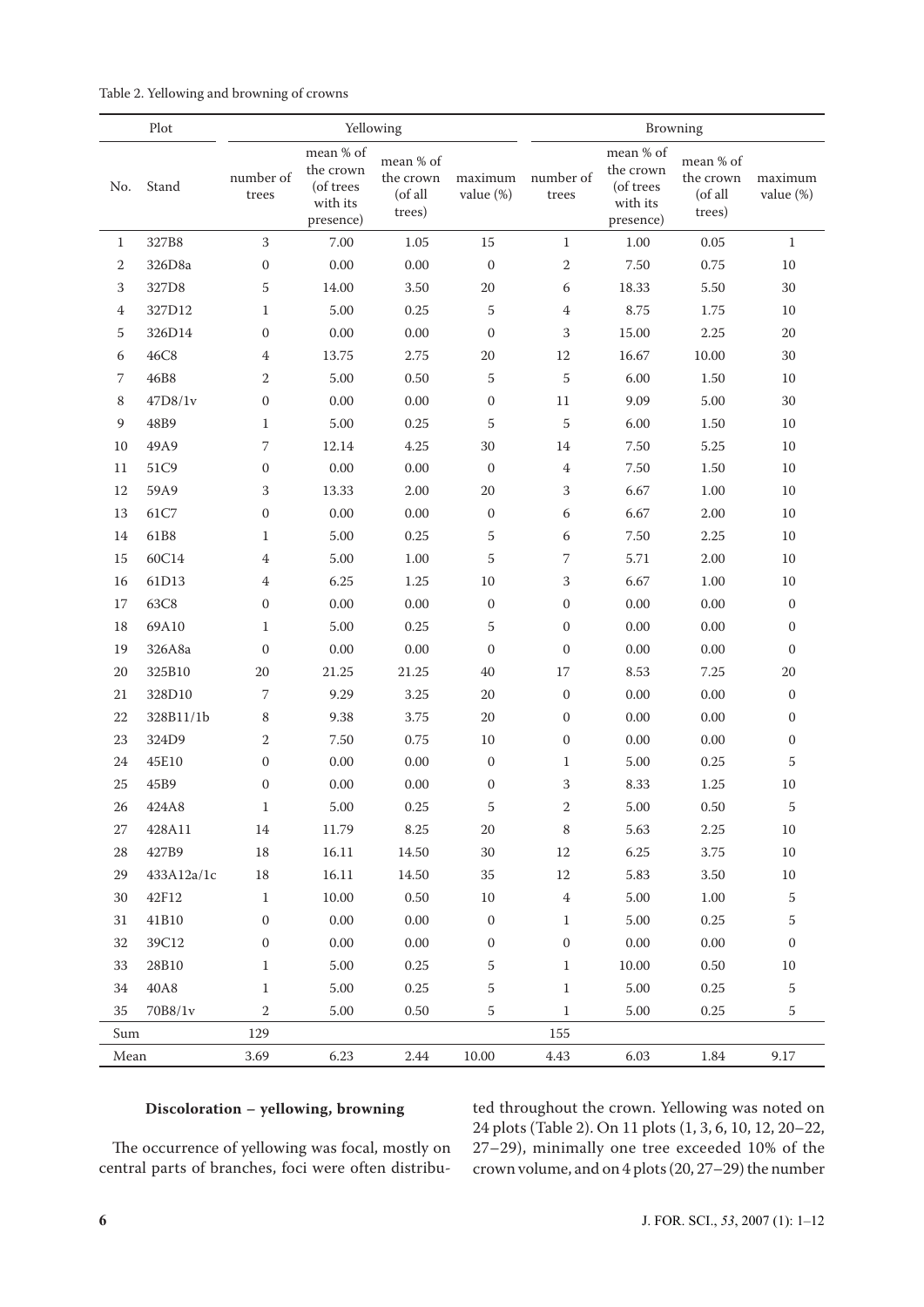of yellowing trees dominated over trees without any colour changes. The highest mean yellowing in % of the crown volume of all trees on the plot (thus also trees without colour changes) was recorded on plot 20 (21.25%); the highest % of the crown volume (40%) was observed in tree No. 5 from plot 20. Generally, yellowing occurred particularly towards the ridge end (plots 20, 21, 22, 27, 28 and 29).

The occurrence of browning in crowns was scattered, mostly from the basal part and particularly on older needles. Browning was found on 28 plots (Table 2). Only on 5 plots (3, 5, 6, 8, 20), minimally one tree was found with more than 10% of the crown volume. On 6 plots (6, 8, 10, 20, 28, 29), the number of browning trees is higher than the number of trees without colour changes. Plot 6 shows the highest (10%) mean % of the crown volume per plot (thus also trees without colour changes). The highest absolute value of the percentage of crown volume browning (30%) was observed in tree No. 15 and 18 from plot 3, tree No. 11 from plot 6 and tree No. 12 from plot 8.

As for stand and site factors under investigation (age, altitude, position in relation to the ridge, aspect, edaphic category, stocking, absolute height class, mean stem volume of spruce), aspect (Table 3) and altitude (Table 4) showed a noticeable effect on colour changes.

Yellowing occurs most frequently on plots with SE, SW and S aspect, browning on plots with SE, SW and N aspect. While the interpretation of browning occurrence in relation to the aspect is problematic, the results of yellowing can be interpreted in the same way as in total defoliation – as the effects of high insolation related to higher temperature maxima (higher tendency to drying-out, higher effects of oxidation stress) and as the effect of SW and SE air currents.

The number of yellowing and browning trees on a plot decreases with increasing altitude. This trend is more marked in yellowing trees. If we take into account climatic factors, stands situated at lower locations show higher canopy closure and horizontal precipitation is used to a smaller extent, which can notably affect summer spells of drought. If we take into account the effects of air pollution (whether direct or indirect ones), this situation can be interpreted, for example, by slow air currents with the higher concentration of nitrogen oxides which often go through valleys above all at low temperatures, high relative humidity and low wind velocities (BRIDGMAN et al. 2002) resulting in situations when the central parts of slopes are areas more affected by air pollution than the summit parts. It would also be possible to explain the conclusions of a study (Šrámek et al. 2000) aimed at analyses of assimilatory tissues, humus and soil in this way. This study mentions that spruce yellowing in the Orlické hory Mts. was caused by basic element (particularly Ca and

| Aspect    | No. of plots |                 | Yellowing              | Browning        |                        |  |
|-----------|--------------|-----------------|------------------------|-----------------|------------------------|--|
|           |              | number of trees | % of trees on the plot | number of trees | % of trees on the plot |  |
| N         |              | 2               | 10                     | Ь               | 25                     |  |
| <b>NE</b> | 4            | 4               | 5                      | 6               | 8                      |  |
| E         | 2            |                 | 3                      |                 | 5                      |  |
| <b>SE</b> | 4            | 30              | 38                     | 30              | 38                     |  |
| S         | 3            | 14              | 23                     | 6               | 10                     |  |
| SW        | 11           | 57              | 26                     | 71              | 32                     |  |
| W         | 4            | 0               | 0                      | 9               | 11                     |  |
| <b>NW</b> | 6            | 21              | 18                     | 26              | 22                     |  |
| Sum       |              | 129             |                        | 155             |                        |  |

Table 3. Occurrence of yellowing and browning according to the plot aspect

Table 4. Yellowing and browning of forest stands in relation to their altitude

| Altitude (m)  | No. of plots |                 | Yellowing              | <b>Browning</b> |                        |  |
|---------------|--------------|-----------------|------------------------|-----------------|------------------------|--|
|               |              | number of trees | % of trees on the plot | number of trees | % of trees on the plot |  |
| $801 - 850$   | 6            | 47              | 39                     | 44              | 37                     |  |
| 851-900       | 16           | 61              | 19                     | 75              | 23                     |  |
| $901 - 950$   | 12           | 19              |                        | 35              | 15                     |  |
| $951 - 1,000$ |              |                 | 10                     |                 |                        |  |
| Sum           |              | 129             |                        | 155             |                        |  |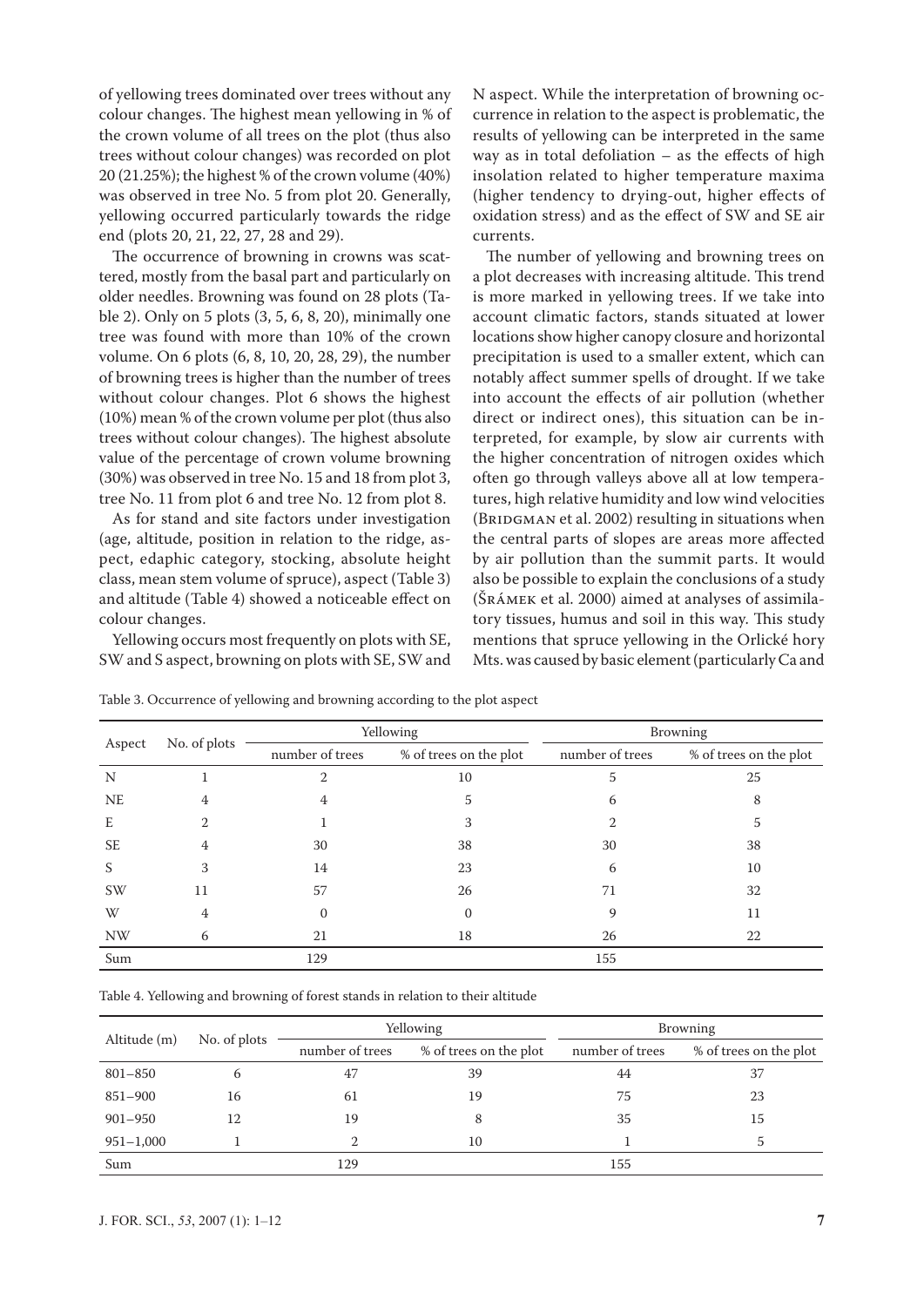Table 5. The occurrence of yellowing and browning on limed and unlimed plots

|         | No. of plots |      |      | Yellowing       | <b>Browning</b>           |                 |                           |
|---------|--------------|------|------|-----------------|---------------------------|-----------------|---------------------------|
| Liming  | total        | West | East | number of trees | % of trees on the<br>plot | number of trees | % of trees on the<br>plot |
| Limed   | 8            | 4    | 4    | 8               | G                         | 36              | 23                        |
| Unlimed | 27           | 21   |      | 121             | 22                        | 119             | 22                        |
| Sum     | 35           |      |      | 129             |                           | 155             |                           |

Mg) deficiencies; a more favourable content of these elements was found in ridge parts of the area. The effects of long-term depositions of nitrogen on the supply of available magnesium at altitudes  $\leq 850$  m are also illustrated in a study of ČHMÚ (2004). Šrámek et al. (2000) explained the greater damage to stands at lower altitudes by the effect of liming which was carried out mainly in summit parts.

Relationships between liming and yellowing were also monitored in our study. In total 8 plots out of all 35 plots were limed in 2000–2002 and 2004. Calcic dolomite with a high content of magnesium and particle-size fraction to 2 mm was used at a rate of 3 t/ha. Liming affected plots 6, 7, 8, 11 and 24 in 2001 and plots 31, 33 and 34 in 2002. As for the occurrence of browning, there is no difference between limed and unlimed plots, however, in the case of yellowing, differences are marked (Table 5). Of course, the results obtained cannot be interpreted unambiguously as a positive effect of liming. Unlimed plots are situated west of the ridge (Table 5) and, moreover, none of the limed plots occurs in the part of Anenský vrch Hill most exposed to unfavourable air currents (see above) (plots 20–22, 27–29). Thus, detected differences between limed and unlimed plots can be caused by different load of nitrogen air pollution in the localities and by climatic factors.

#### **Morphological analysis of sample tree branches**

On sample tree branches, trees grew less in 2004 and then in 2005 and 1988 (Fig. 4). The mean number of secondary shoots produced in the given year (Fig. 5) was highest in 2000 followed by 2002 and 2005; the marked peak of the diagram occurred also in 1995.

Relationships between climatic characteristics, depositions and pH of throughfall on the one hand and the mean number of secondary shoots and the size of length increments of a sample tree branch on the other hand were tested using correlation analysis (Table 6). Correlations were found between the length increment and mean temperature during the growing season (negative correlation), between the number of secondary shoots and annual mean temperature and mean temperature during May and June (positive correlation); further, a relationship was found between the number of secondary shoots on sample tree branches and the sum of annual  $NO<sub>3</sub>$ 



Fig. 4. Length increment of sample tree branches (particular branches – thin line, mean of 10 branches – boldface)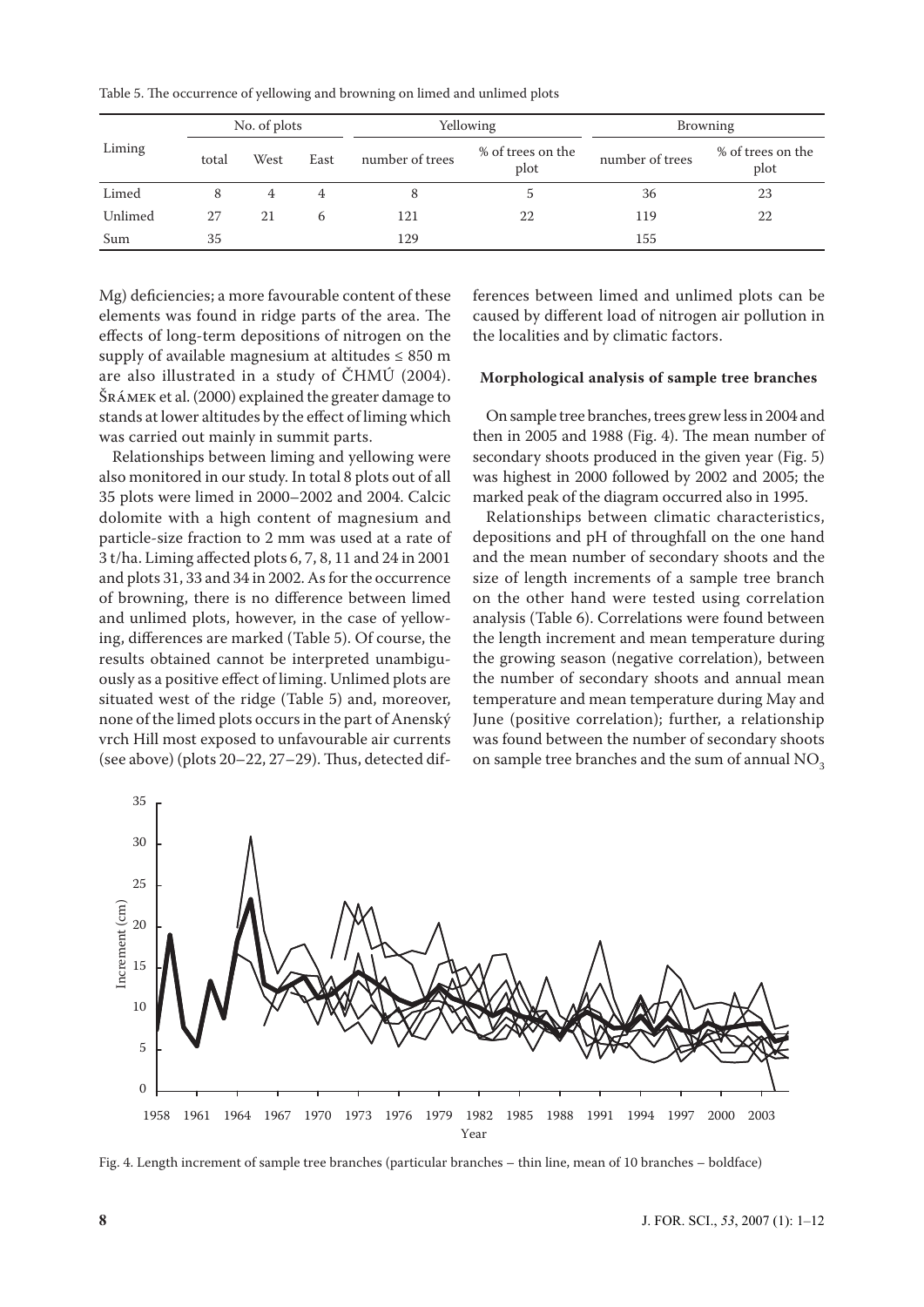

Fig. 5. Number of secondary shoots produced in particular years (particular branches – thin line, mean of 10 branches – boldface)

| Table 6. Results of the correlation analysis of the relationships between parameters of the morphological analysis of branches |  |  |
|--------------------------------------------------------------------------------------------------------------------------------|--|--|
| and climatic and deposition characteristics                                                                                    |  |  |

| Characteristics                        | Correlation coefficient |                               | Significance test of the correlation<br>coefficient |                               |  |
|----------------------------------------|-------------------------|-------------------------------|-----------------------------------------------------|-------------------------------|--|
|                                        | length increment        | number of<br>secondary shoots | length increment                                    | number of<br>secondary shoots |  |
| Climatic characteristics*              |                         |                               |                                                     |                               |  |
| Total annual precipitation             | $-0.206$                | 0.345                         | insignificant                                       | insignificant                 |  |
| Mean annual temperature                | $-0.282$                | 0.451                         | insignificant                                       | significant                   |  |
| Total precipitation per growing season | 0.018                   | 0.207                         | insignificant                                       | insignificant                 |  |
| Mean temperature per growing season    | $-0.355$                | 0.379                         | significant                                         | insignificant                 |  |
| Total precipitation per May            | 0.145                   | $-0.044$                      | insignificant                                       | insignificant                 |  |
| Total temperature per May              | $-0.303$                | 0.398                         | insignificant                                       | insignificant                 |  |
| Total precipitation per June           | 0.038                   | $-0.149$                      | insignificant                                       | insignificant                 |  |
| Total temperature per June             | $-0.015$                | 0.310                         | insignificant                                       | insignificant                 |  |
| Total precipitation per May and June   | 0.127                   | $-0.149$                      | insignificant                                       | insignificant                 |  |
| Total temperature per May and June     | $-0.202$                | 0.413                         | insignificant                                       | significant                   |  |
| $P/T$ year                             | $-0.047$                | 0.030                         | insignificant                                       | insignificant                 |  |
| P/T growing season                     | 0.116                   | 0.098                         | insignificant                                       | insignificant                 |  |
| Air pollution characteristics and pH** |                         |                               |                                                     |                               |  |
| Mean annual pH                         | $-0.197$                | 0.597                         | insignificant                                       | insignificant                 |  |
| Sum of the annual $NO3$ concentration  | $-0.086$                | 0.104                         | insignificant                                       | insignificant                 |  |
| Sum of the annual $SO_4$ concentration | $-0.19$                 | $-0.579$                      | insignificant                                       | insignificant                 |  |
| Sum of the annual $NO3$ deposition     | 0.024                   | 0.757                         | significant                                         | insignificant                 |  |
| Sum of the annual $SO_4$ deposition    | $-0.026$                | $-0.564$                      | insignificant                                       | insignificant                 |  |

\*from the ČHMÚ Meteorological station Rokytnice in the Orlické hory Mts., 1966–2005 \*\*from an experimental watershed U Dvou louček (VÚLHM, VS Opočno), 1994–2003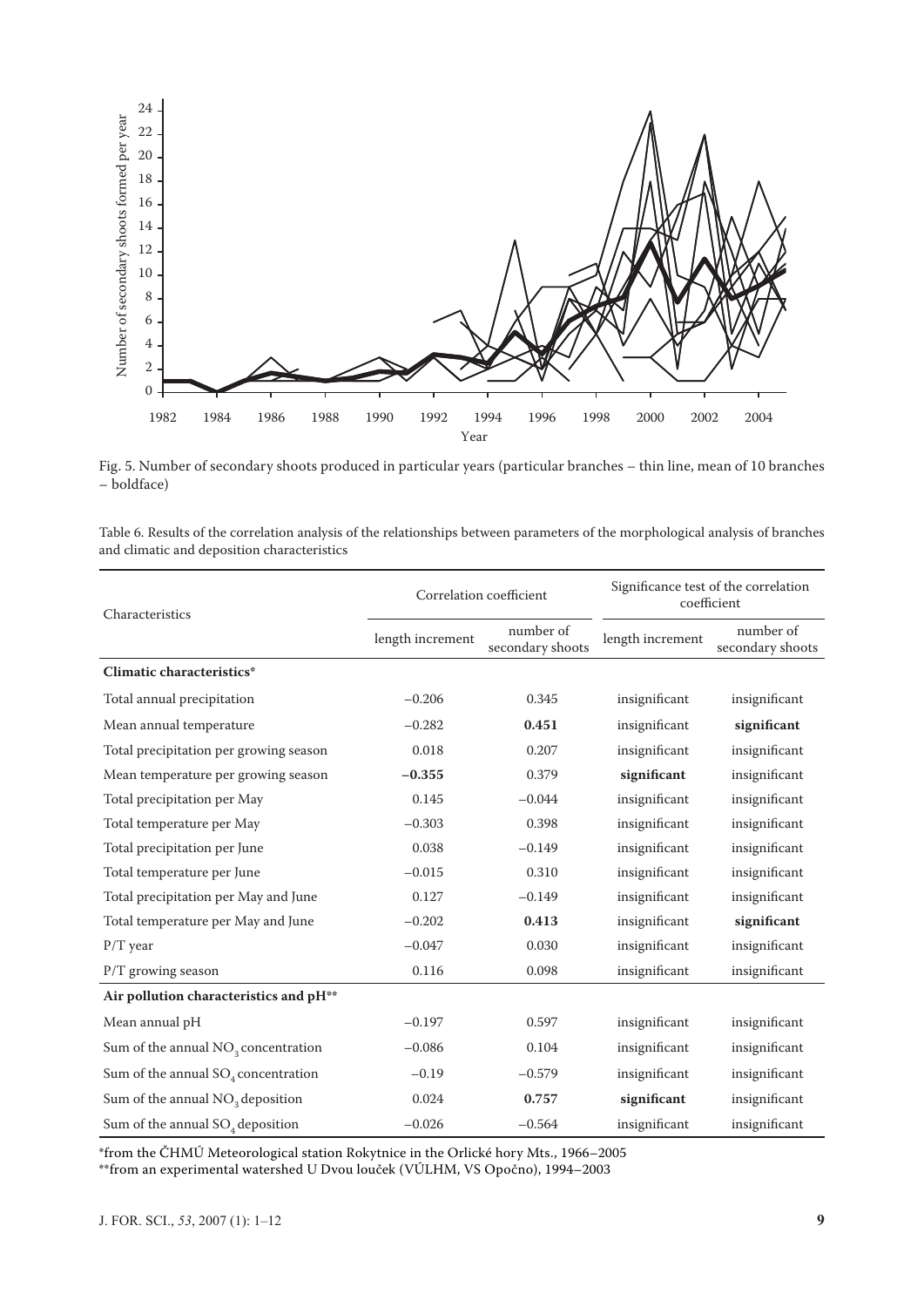deposition under the stand (positive correlation). The interpretation of correlations with climatic factors is rather difficult and, moreover, correlation coefficients show that it is a relatively low degree of the relationship. The effects of temperature on the formation of secondary shoots can be a result of generally better conditions for growth; of course, it can also be a spontaneous response to the loss of primary branches at higher temperatures and lack of precipitation.

A relationship between depositions and the formation of secondary shoots is more interesting (although the degree of the relationship is low with respect to the short period of measuring the deposition). A possible interpretation of the correlation consists in an interaction between high depositions and climate. High depositions of nitrogen substances in combination with dry weather, particularly in spring and summer, can result in serious physiological disorders (Šach et al. 1999). Cells enlarged in consequence of the luxurious uptake of nitrogen require sufficient amounts of water and if water is not available, the collapse of the cells may occur. Drought results in disorders of mineral nutrition and subsequently in the reduction of assimilatory tissues. High depositions markedly increase the effects of drought spells. Thus, problems in spruce arise under situations when, at another time, responses in the morphology of branching did not occur (which explains why no relationship between the amount of precipitation and the number of secondary branches was found).

If the supply of water is replenished, the tree tries to restore its assimilatory tissues; the high supply of nitrogen will enable the tree to intensively form secondary shoots (if other conditions are favourable, e.g. at least the mean supply of potassium, etc.). In all years with high depositions, apparent spells of drought occurred in the course of the growing season and often even repeatedly, e.g. in 1996 and 1999 (ČERNOHOUS 2000). However, the unambiguous interpretation of the effect of depositions on the formation of secondary shoots is not possible. The impacts of depositions on the physiology of trees can be different in relation to site, stand and climatic factors. According to literature, different effects of increased depositions of nitrogen on growth were demonstrated e.g. in conifers, namely both decrease (ABER et al. 1995; EMMET et al. 1998, etc.) and increase (Binkley, Högberg 1997) in relation to humus conditions, stand age and a number of other factors.

In addition to regression analysis given in Table 6 regression analysis was also carried out for the same parameters using a shift by one year – climatic and deposition data from the given year and the increment and number of secondary shoots from the next year. In this case, the only correlation was found out, viz. the higher the pH value of throughfall in the previous year, the higher the number of secondary shoots produced in the given year  $(r = 0.776)$ . However, it is a question how to interpret this relationship.

#### **CONCLUSION**

The study demonstrated particularly the effects of exposure climate on the health condition of mature spruce stands in the studied area. Total defoliation as well as the yellowing of spruce needles were highest on SW and SE aspects, particularly at the end of the mountain ridge where the plots were mostly exposed to SW and SE air currents. The high load of nitrogen depositions in the area shows significant effects on the formation of secondary shoots. It was not possible to demonstrate unambiguously the participation of nitrogen depositions in the yellowing of stands. An apparent difference was found between limed and unlimed plots, which could indicate the effects of depositions or deposition-induced Mg deficiency, however, limed and unlimed plots differ in their slope orientation at the same time. Thus, the differences cannot be interpreted unambiguously.

Norway spruce stands which underwent an air pollution disaster in the 70s are at present stressed by high nitrogen depositions, increased concentrations of ground ozone and by the extreme course of climate. The determined importance of exposure for the health condition of a stand shows that under conditions of the present air pollution load climatic factors are a factor that decides on the final effect of the synergetic influence of stressors on stands.

#### **R e f e r e n c e s**

- ABER J.D., MAGILL A., McNUTTY S., BOONE R., NADEL-HOFFER K., DOWS M., HALLETT R., 1995. Forest biogeochemistry and primary production altered by nitrogen saturation. Water, Air, and Soil Pollution*, 85*: 1665–1670.
- BINKLEY D., HÖGBERG B., 1997. Does atmospheric deposition of nitrogen threaten Swedish forests? Forest Ecology and Management, *92*: 119–152.
- BOHÁČOVÁ L., UHLÍŘOVÁ H., ŠRÁMEK V. (eds.), 2004. Monitoring zdravotního stavu lesa v ČR. Ročenka programu Forest Focus – Data 2004. Jíloviště-Strnady, VÚLHM: 92.
- BRIDGMAN H.A., DAVIES T.D., JICKELLS T., HUNOVA I., TOVEY K., BRIDGES K., SURAPIPITH V., 2002. Air pollution in the Krusne Hory region, Czech Republic during the 1990s. Atmospheric Environment, *36*: 3375–3389.
- CUDLÍN P., NOVOTNÝ R., CHMELÍKOVÁ E., 1999. Recognition of stages of montane Norway spruce response to multiple stress impact using crown and branch structure transformation analysis. Phyton, *39*: 149–153.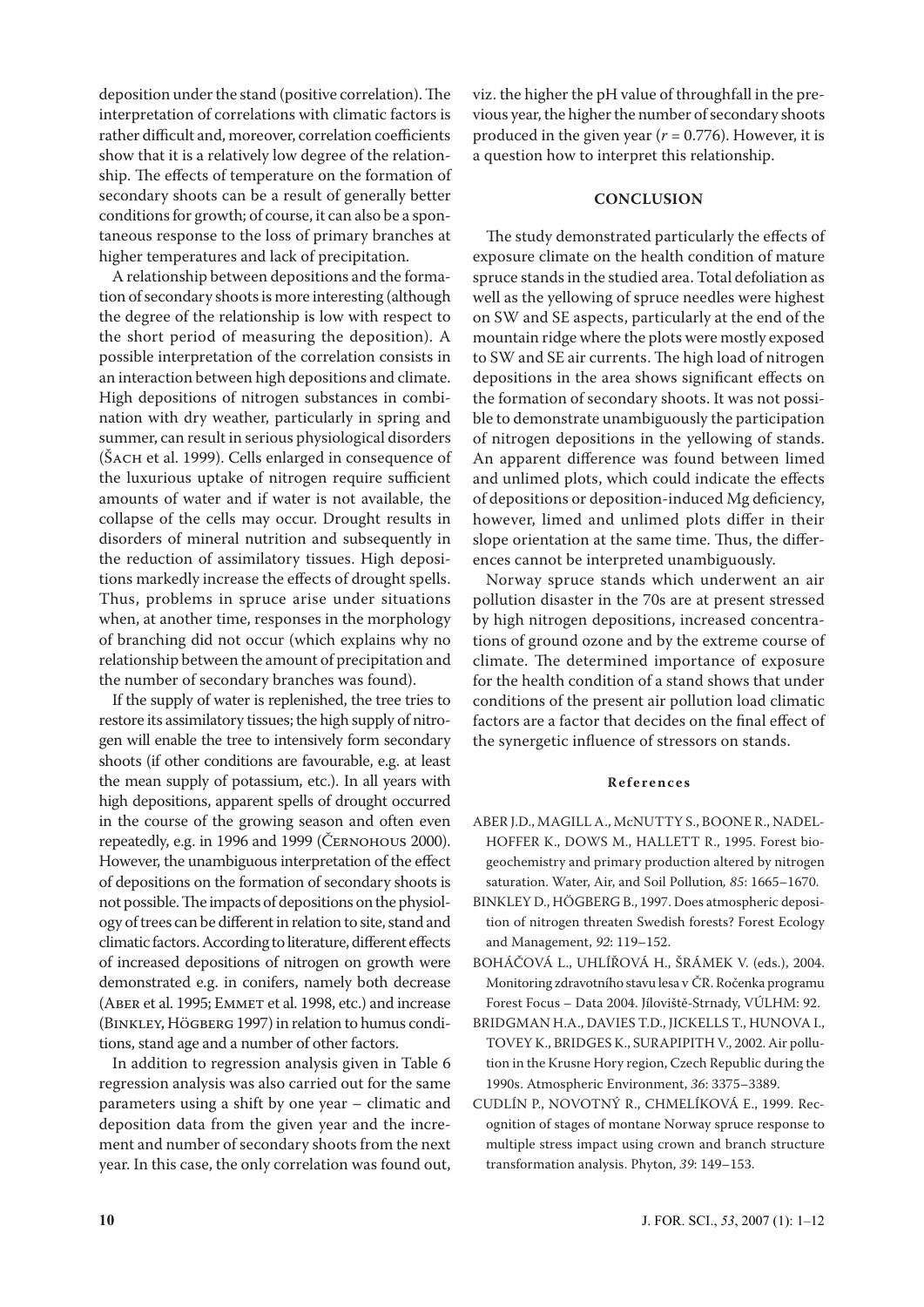- CUDLÍN P., NOVOTNÝ R., MORAVEC I., CHMELÍKOVÁ E., 2001. Retrospective evaluation of the response of mountain forest ecosystems to multiple stress. Ekológia (Bratislava), *20*: 108–124.
- ČERMÁK M., 2003. Příčiny a projevy oslabování mladých porostů vrcholových partií Orlických hor. [Diplomová práce.] Brno, MZLU, LDF: 53.
- ČERMÁK P., PLAŠIL P., PETLACH R., 2005. Evaluation of the response of Norway spruce *Picea abies* (L.) Karst. on synergetic effects of abiotic and anthropogenic stress factors in two localities of the Drahany Highland. Acta Universitatis Agriculturae et Silviculturae Mendelianae Brunensis (Brno), *LIII*: 59–69.
- ČERMÁK P., CUDLÍN P., SOUKUPOVÁ B., JANKOVSKÝ L., 2006. Environmentální rizika vývoje horských smrkových porostů v Krušných horách v souvislosti s očekávanou klimatickou změnou. [Rukopis.] 13.
- ČERNOHOUS V., 2000. Suché periody v Orlických horách během vegetačního období a jejich potenciální vliv na ujímavost, odrůstání a zdravotní stav smrkových kultur. In: SLODIČÁK M. (ed.), Sborník ze semináře Lesnické hospodaření v imisní oblasti Orlických hor, Opočno 31. 8.–1. 9. 2000. VÚLHM, VS Opočno: 25–29.
- ČHMÚ, 2004. Měření kvality ovzduší v Orlických horách a zhodnocení naměřených koncentrací s ohledem na možné poškozující efekty na lesní ekosystémy v Orlických horách pro jednotlivé sloučeniny a jejich vzájemné působení. Shrnutí. Praha, Zpráva ČHMÚ: 4.
- EMMET B.A., BOXMAN D., BREDEMEIER M., GUNDERSEN P., KJONAAS O.J., MOLDAN F., SCHLEPPI P., TIETEMA A., WRIGHT R.F., 1998. Predicting the effects of atmospheric nitrogen deposition in conifer stands: Evidence from the NITREX ecosystem-scale experiments. Ecosystems, *1*: 352–360.
- GRUBER F., 1994. Morphology of coniferous trees: possible effects of soil acidification on the morphology of Norway spruce and silver fir. In: GODBOLD D.L., HÜTTERMANN A. (eds.), Effects of Acid Rain on Forest Processes. New York, Wiley-Liss: 265–324.
- JANKOVSKÝ L., MARTINKOVÁ M., CUDLÍN P., ČERMÁK M., PALOVČÍKOVÁ D., 2002. Posouzení zdravotního stavu, možných příčin chřadnutí a stavu pletiv poškozených smrků vybraných stanovišť oblasti Orlických hor. [Poradenská zpráva pro LČR.] Brno, MZLU, LDF: 39.
- JANKOVSKÝ L., CUDLÍN P., ČERMÁK P., MORAVEC I., 2004. The prediction of development of secondary Norway spruce stands under the impact of climatic change in the Drahany Highlands (the Czech Republic). Ekológia (Bratislava), *23*, Supplement 2/2004: 101–112.
- LESINSKI J.A., LANDMAN G., 1995. Crown and branch malformation in conifers related to forest decline. In: CAPE J.N., MATHY P. (eds.), Scientific Basis of Forest Decline Symptomatology, Air Pollution Research Report 15. Brussels, Commission of European Communities: 95–105.
- NÁROVEC V., 1998. Průběh a závěry pochůzky po hřebenu Orlických hor dne 24. října 1997. [Poradenská zpráva pro SKL Rychnov nad Kněžnou.] VÚLHM, VS Opočno: 5.
- NÁROVEC V., 2001. K nálezu houby *Ascocalyx abietina* v Orlických horách. Lesnická práce, *80*: 268–277.
- ŠACH F., 1994. Vyjádření ke stavu smrkových kultur v oblasti Pěticestí na základě pochůzky vykonané 5. srpna 1994. [Poradenská zpráva pro SKL Rychnov nad Kněžnou.] VÚLHM, VS Opočno: 1.
- ŠACH F., FOTTOVÁ D., BALCAR V., ČERNOHOUS V., KACÁLEK D., NÁROVEC V., 1999. Mohou imise i dnes škodit lesním porostům v Orlických horách? Lesnická práce, *78*: 452 –455.
- ŠRÁMEK V., LOMSKÝ B., ŠEBKOVÁ V., 2000. Zdravotní stav lesních porostů v Orlických horách z hlediska imisního zatížení a stavu výživy. In: SLODIČÁK M. (ed.), Sborník ze semináře Lesnické hospodaření v imisní oblasti Orlických hor, Opočno 31. 8.–1. 9. 2000. VÚLHM, VS Opočno: 89–93.
- VACEK S., HANIŠ J., MINX A., FIŠERA J., PODRÁZSKÝ V., BALCAR V., 2000. Vývoj poškození lesních ekosystémů Orlických hor. In: SLODIČÁK M. (ed.), Sborník ze semináře Lesnické hospodaření v imisní oblasti Orlických hor, Opočno 31. 8.–1. 9. 2000. VÚLHM, VS Opočno: 39–64.

Received for publication June 16, 2006 Accepted after corrections July 10, 2006

# **Zdravotní stav smrkových porostů v Orlických horách ve vztahu k působícím klimatickým, antropogenním a porostním faktorům**

**ABSTRAKT**: V porostech s převahou smrku a věkem nad 70 let v okolí Anenského vrchu v nadmořských výškách nad 800 m bylo vytyčeno 35 zkusných ploch (celkem 700 stromů). V průběhu vegetační sezony 2005 byly zjišťovány následující parametry: celková defoliace, defoliace primární struktury, procento sekundárních výhonů, prezence a rozsah žloutnutí a hnědnutí. U deseti vybraných stromů byly odebrány větve z koruny pro morfologickou analýzu, zjišťovaly se roční délkové přírůsty větve a počty sekundárních výhonů, vytvořených v jednotlivých letech. Celko